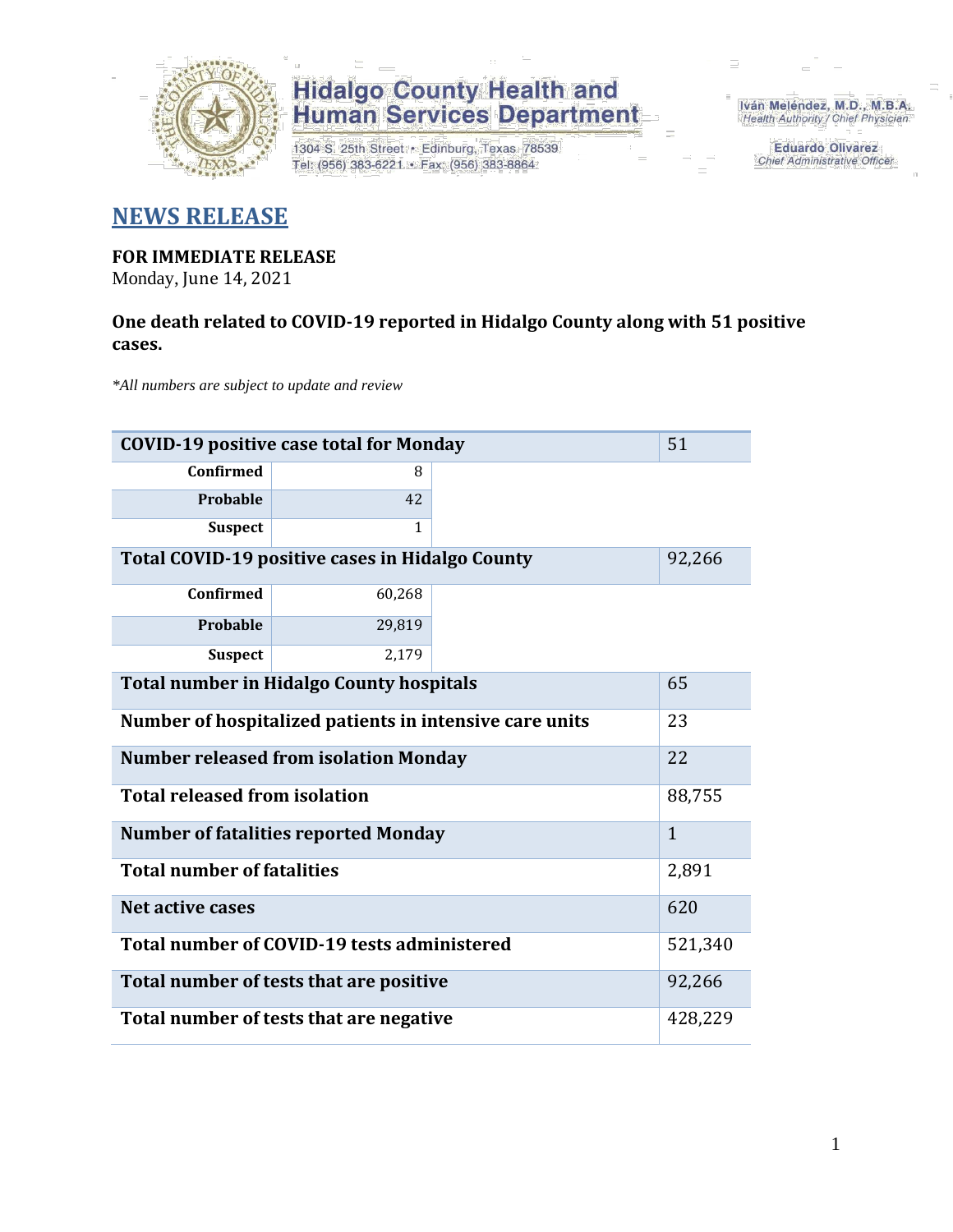

### **Hidalgo County Health and Human Services Department**

1304 S. 25th Street · Edinburg, Texas 78539 Tel: (956) 383-6221 · Fax: (956) 383-8864

Iván Meléndez, M.D., M.B.A. Health Authority / Chief Physician

> **Eduardo Olivarez Chief Administrative Officer**

*Hidalgo County uses the case status definition provided by the Texas Department of State Health Service's 2020 Epi Case Criteria Guide revised November 2020.*

- *1. Confirmed: A person who has tested positive through a molecular or PCR (oral or nasal swabs) test that looks for the presence of the virus's genetic material.*
- *2. Probable: A person who meets presumptive laboratory evidence through detection of COVID-19 by antigen test in a respiratory specimen.*
- *3. Suspect: A person who meets supported laboratory evidence through detection of specific antibodies in serum, plasma, whole body, and no prior history of being confirmed or probable case.*

*For more information of case status definition for COVID-19, please refer to:*

[https://www.dshs.state.tx.us/IDCU/investigation/epi-case-criteria-guide/2020-Epi-Case-Criteria-](https://www.dshs.state.tx.us/IDCU/investigation/epi-case-criteria-guide/2020-Epi-Case-Criteria-Guide.pdf)[Guide.pdf](https://www.dshs.state.tx.us/IDCU/investigation/epi-case-criteria-guide/2020-Epi-Case-Criteria-Guide.pdf)

The deaths include:

|              | Age Gender | <b>City</b> |
|--------------|------------|-------------|
| $1 \mid 50s$ | Male       | Mission     |